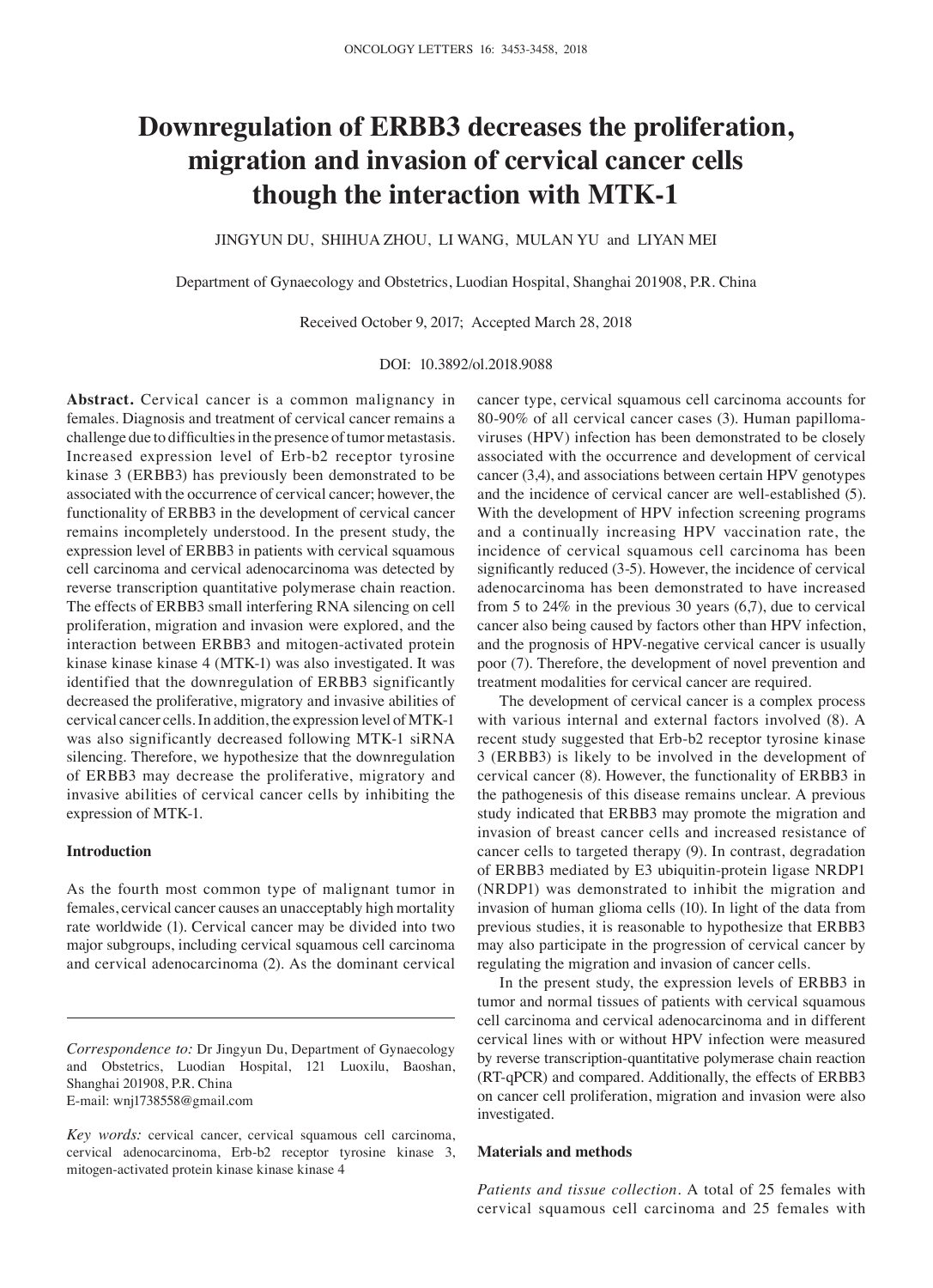cervical adenocarcinoma who were treated at the Luodian Hospital (Shanghai, China) from July 2014 to July 2016 were enrolled in the present study. All patients were diagnosed by pathological and imaging examinations. All included patients were diagnosed with cervical cancer and were being treated for the first time. Patients with other types of malignancies (such as lung, liver, gastric cancers), other severe diseases (such as cardiovascular disease) and other cervical diseases (such as cervicitis and cervical ectropion) were excluded. The age of the patients with cervical squamous cell carcinoma ranged from 26 to 71 years, with an average age of 55±7.7 years. The age of the patients with cervical adenocarcinoma ranged from 25 to 80 years, with an average age of 57±9.9 years. All patients were treated with surgical resection, and tumor and normal tissues ≥5 cm around the tumor were collected during surgery. All patients provided written informed consent. The present study was approved by the ethics committee of the Luodian Hospital (Shanghai, China).

*Cell lines and cell culture.* Human cervical squamous cell carcinoma SiHa (HPV positive) and C33A (HPV negative) cell lines, and human normal cervical Ect1/E6E7 (HPV positive) and HCvEpC (HPV negative) cell lines were purchased from American Type Culture Collection (ATCC; Manassas, VA, USA). All cells were cultured in ATCC-formulated Eagle's Minimum Essential Medium (cat no. 30-2003; ATCC) containing 10% fetal bovine serum (Thermo Fisher Scientific) in an incubator (37 $^{\circ}$ C, 5% CO<sub>2</sub>). Cells were harvested during the logarithmic growth phase for subsequent experiments.

*RT‑qPCR.* TRIzol® reagent (Invitrogen; Thermo Fisher Scientific, Inc., Waltham, MA, USA) was used to extract total RNA from the tumor tissues, adjacent healthy tissues and *in vitro* cultured cells of SiHa, C33A, Ect1/E6E7 and HCvEpC cell lines. Tumor and normal tissues were ground in liquid nitrogen prior to the addition of TRIzol® reagent. Following this, cDNA was then synthesized using SuperScript III Reverse Transcriptase (Thermo Fisher Scientific, Inc.) with total RNA as the template. SYBR® Green Real-Time PCR Master Mixes (Thermo Fisher Scientific, Inc.) and cDNA were then used to prepare the PCR reaction system. ERBB3 primers (cat. no. qHsaCIP0031829) were purchased from Bio‑Rad Laboratories, Inc. (Hercules, CA, USA). The primers of the endogenous control β-actin were: Forward, 5'-GAC CTCTATGCCAACACAGT-3' and reverse, 5'-AGTACT TGCGCTCAGGAGGA-3'. The PCR was conducted on a CFX96 Touch™ Real-Time PCR Detection System (Bio-Rad Laboratories, Inc.). PCR thermocycler conditions were: 95˚C for 45 sec, followed by 40 cycles of 95˚C for 10 sec and 60˚C for 45 sec, and the final extension step at 72˚C for 5 min. mRNA levels were quantified using the  $2^{-\Delta\Delta Cq}$  method (11), and the relative expression level of each gene was normalized to the endogenous control  $β$ -actin. This experiment was repeated 3 times.

*Establishment of ERBB3 small interfering (si)RNA silencing cell lines.* ErbB‑3 siRNA (h) sc‑35327 and control siRNA‑A sc‑370 were purchased from Santa Cruz Biotechnology, Inc. (Dallas, TX, USA). Transfection (Lipofectamine 2000 reagent (Invitrogen; Thermo Fisher Scientific, Inc.) was used to transfect 10 nM siRNA into  $5x10^5$  cells. Cells were cultured for another 48 h before subsequent experiments. Cells without transfection were used as control, and cells transfected with 10 nM control siRNA-A was used as negative control.

*Western blot analysis.* Total protein was extracted from cells of SiHa, C33A, Ect1/E6E7and HCvEpC cell lines using a RIPA solution (Thermo Fisher Scientific, Inc.). The BCA method was used for protein determination. A total of 30  $\mu$ g protein from each sample was subjected to electrophoresis using 10% SDS-PAGE gel, followed by transfer to a polyvinylidene fluoride membrane. Following washing with TBST, membranes were incubated with 5% skimmed milk at room temperature for 2 h. Following washing with TBST, primary antibodies including rabbit anti-CFTR antibody (1:1,000; cat. no. ab5470), rabbit anti‑MTK1 antibody (1:2,000; cat. no. ab186125), and rabbit anti‑β‑actin antibody (1:1,000; cat. no. ab8226; all Abcam, Cambridge, UK) overnight at 4˚C. Following washing with TBST, membranes were incubated with anti-rabbit IgG-HRP secondary antibody (1:1,000; cat. no. MBS435036; MyBioSource, Inc., San Diego, CA, USA) at room temperature for 2 h. Signals were detected following the addition of ECL detection reagent (Sigma-Aldrich: Merck KGaA, Darmstadt, Germany). Image J V1.6 software (National Institutes of Health, Bethesda, MD, USA) was then used to normalize the relative expression level of each protein to endogenous control β‑actin. This experiment was repeated 3 times.

*Cell migration and invasion assay.* The cell migratory ability was detected by Transwell cell migration assay (BD Biosciences, Franklin Lakes, NJ, USA). Briefly, 5x10<sup>4</sup> cells of SiHa and C33A cell lines in serum-free RPMI-1640 medium (Thermo Fisher Scientific, Inc.) were transferred to the upper chamber, while RPMI-1640 medium supplemented with 20% fetal calf serum (Sigma-Aldrich: Merck KGaA) was used to fill the lower chamber. The cells were incubated for 24 h at 37˚C, and stained with 0.5% crystal violet (Sigma‑Aldrich: Merck KGaA) at room temperature for 20 min. Stained cells were counted under an optical microscope (magnification, x20; Olympus Corporation, Tokyo, Japan). The same method was used to perform the invasion assay, with the exception that the upper chamber was pre-coated with Matrigel<sup>®</sup> (EMD Millipore, Billerica, MA, USA) at room temperature for 2 h prior to experimentation. Cells transfected with control siRNA-A sc-370 were used as the negative control. Cells without any transfection were used as a control. This experiment was repeated 3 times. Cells were counted under a light microscope (Olympus, Japan), and cell numbers were normalized to that of control group which was set to 100.

*Cell proliferation assay.* The cell proliferation assay was performed using a CCK‑8 kit (Sigma‑Aldrich: Merck KGaA) according to manufacturer's protocol. A total of 100  $\mu$ l cell suspension containing 5x10<sup>3</sup> cells of SiHa and C33A cell lines were added into each well of 96‑well plates, and CCK-8 solution (10  $\mu$ l) was added into each well and were incubated for 12, 24, 48, 72 or 96 h at 37˚C. Following incubation at 37˚C for an additional 4 h, absorbance at 450 nm was measured using a microplate reader (Bio‑Rad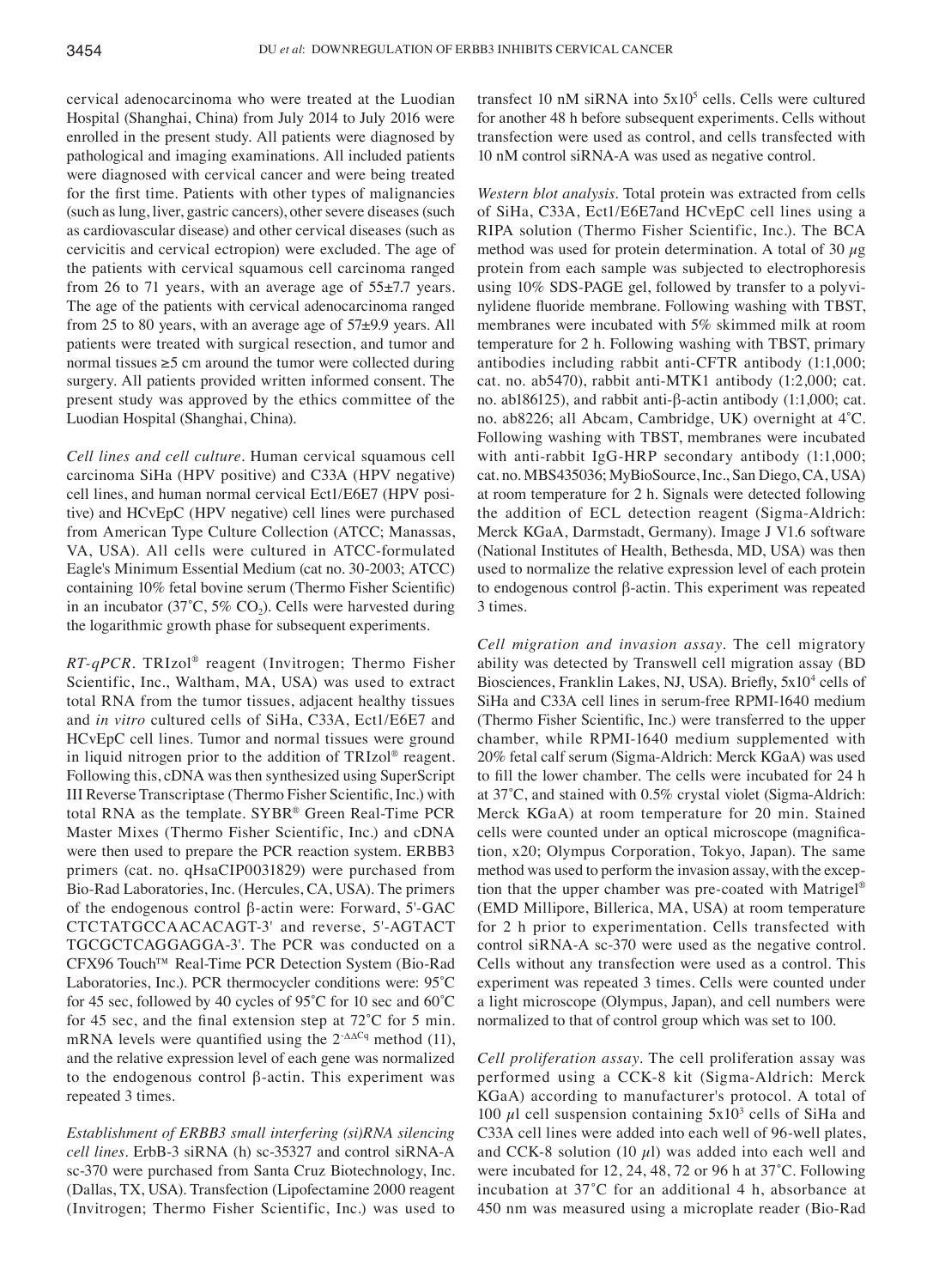

Figure 1. Expression of ERBB3 mRNA in tumor and normal tissues. (A) Relative expression level of ERBB3 mRNA in tumor and normal tissues of 25 patients with cervical squamous cell carcinoma; (B) Relative expression level of ERBB3 mRNA in tumor and normal tissues of 25 patients with cervical adenocarcinoma. \* P<0.05 vs. normal tissue. ERBB3, Erb‑b2 receptor tyrosine kinase 3.

Laboratories, Inc.). Cells transfected with control siRNA‑A sc-370 were used as the negative control. Cells without any transfection were used as a control. This experiment was repeated 3 times.

*Statistical analysis.* SPSS 19.0 (IBM Corp., Armonk, NY, USA) was used for all statistical analyses. Data were expressed as mean ± standard deviation. Comparisons of data between two groups were performed using unpaired Student's t-test. Comparisons of data among multiple groups were performed using one‑way analysis of variance followed by Least Significant Difference post-hoc test. P<0.05 was considered to indicate a statistically significant difference.

## **Results**

*Expression of ERBB3 mRNA in tumor and normal tissues.*  Expression levels of ERBB3 mRNA in tumor and normal tissues in 25 patients with cervical squamous cell carcinoma and 25 patients with cervical adenocarcinoma were detected by RT‑qPCR. The results indicated that the expression level of ERBB3 mRNA was significantly higher in tumor tissue compared with normal tissue  $(P<0.05)$  in all 25 patients with cervical squamous cell carcinoma (Fig. 1A) and in all 25 patients with cervical adenocarcinoma (Fig. 1B). These data suggests that the downregulation of ERBB3 is likely to be involved in the pathogenesis of cervical squamous cell carcinoma and cervical adenocarcinoma.

*Expression of ERBB3 protein in different cell lines.* In the present study, human cervical squamous cell carcinoma SiHa (HPV positive) and C33A (HPV negative) cell lines and human normal cervical Ect1/E6E7 (HPV positive) and HCvEpC (HPV negative) cell lines were used. As demonstrated in Fig. 2., no significant difference in the expression level of ERBB3 protein was identified between the Ect1/E6E7 and HCvEpC cells, or between the SiHa and C33A cells, indicating that HPV infection has no significant effect on ERBB3 expression in cervical squamous cell carcinoma and normal cervical cell lines. The expression level of ERBB3 was demonstrated to be significantly increased in the SiHa and C33A cells compared with in the Ect1/E6E7 and HCvEpC cells, indicating an increased expression level in cervical squamous cell carcinoma. In addition, the expression level of ERBB3 was significantly decreased following siRNA silencing, indicating that the ERBB3‑silenced cell lines were established successfully.

*Effects of ERBB3 siRNA silencing on the proliferation of SiHa and C33A cells.* As demonstrated in Fig. 3., the proliferative abilities of the SiHa and C33A cells were decreased significantly following ERBB3 siRNA silencing. These results suggest that ERBB3 expression is important for the proliferation of human cervical squamous cell carcinoma cells.

*Effects of ERBB3 siRNA silencing on the migration of SiHa and C33A cells.* As indicated in Fig. 4, the results of the Transwell migration assay demonstrated that the migratory abilities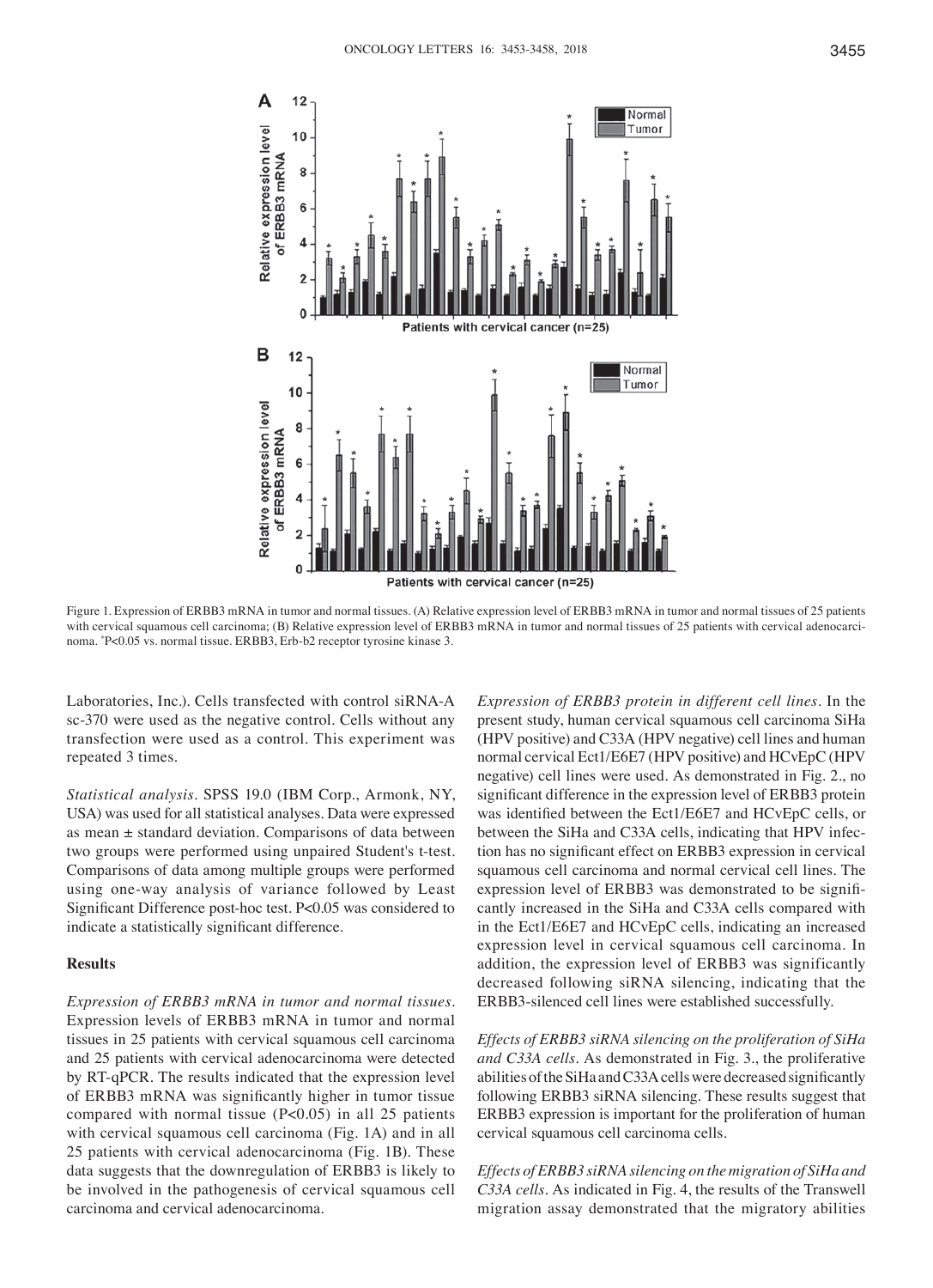

Figure 2. Expression of ERBB3 protein in different cell lines. (A) Representative results of western blot analysis; (B) Relative expression levels of ERBB3 protein in different cell lines. "P<0.05; C, control; NC, negative control; siRNA, small interfering RNA; ERBB3, Erb-b2 receptor tyrosine kinase 3.



Figure 3. Cell proliferation of human cervical squamous cell carcinoma SiHa and C33A cell lines. (A) Cell proliferation of SiHa cells; (B) Cell proliferation of C33A cells. \*\*P<0.01 vs. control cells. C, control; NC, negative control; siRNA, small interfering RNA.

of the SiHa and C33A cells were significantly decreased following EBRR3 siRNA silencing. These results suggest that EBRRS expression is important for the migration of SiHa and C33A cells.

*Effects of ERBB3 siRNA silencing on the invasion of SiHa and C33A cells.* As demonstrated in Fig. 5, the results of the invasion assay demonstrated that the invasive abilities of the SiHa and C33A cells were significantly decreased following EBRR3 siRNA silencing. These results suggest that the EBRRS expression is important for the invasion of SiHa and C33A cells.

*Effects of ERBB3 siRNA silencing on expression of MTK‑1 protein in SiHa and C33A cells.* As indicated in Fig. 6, compared with SiHa and C33A cells without ERBB3 siRNA silencing, the expression level of the MTK‑1 protein was significantly decreased in the SiHa and C33A cells with ERBB3 siRNA silencing. These results suggest that the expression level of the MTK‑1 protein was decreased with the decreased expression level of ERBB3.

## **Discussion**

As a membrane-bound protein, the functions of ERBB3 have been demonstrated to be closely associated with the occurrence and development of various human diseases, including different types of cancer (12,13). In the study of breast cancer, Yan *et al* (12) suggested that ERBB3 served a role as an oncogene to promote the progression of breast cancer, while the miR‑143/145 cluster was revealed to suppress the cell proliferation and invasion of breast cancer cells (12). The phosphorylation of ERBB3 was also demonstrated to be closely associated with the activation of the phosphoinositide 3‑kinase/protein kinase B signaling pathway in the progression of a variety of types of cancer  $(13)$ . In addition to its role in the pathogenesis of tumors, ERBB3 also serves a role in the formation of drug resistance developed during long-term treatment (14). Consequently, ERBB3-targeted therapy has been widely used in the treatment of cancer (15). A recent study has demonstrated that ERBB3 is likely to be involved in the occurrence of cervical cancer (8). However, the functionality of ERBB3 in cervical cancer remains unknown. The expression of ERBB3 is usually altered in tumor tissue, and it has been indicated that all ERBB family members including ERBB3 were highly expressed in ovarian carcinoma tissues, and that the increased expression level of ERBB3 may be used as an indicator in the pathological evaluation of this disease (16). In the present study, the expression level of ERBB3 was identified to be significantly increased in cervical cancer tissue compared with normal tissue in patients with cervical squamous cell carcinoma and cervical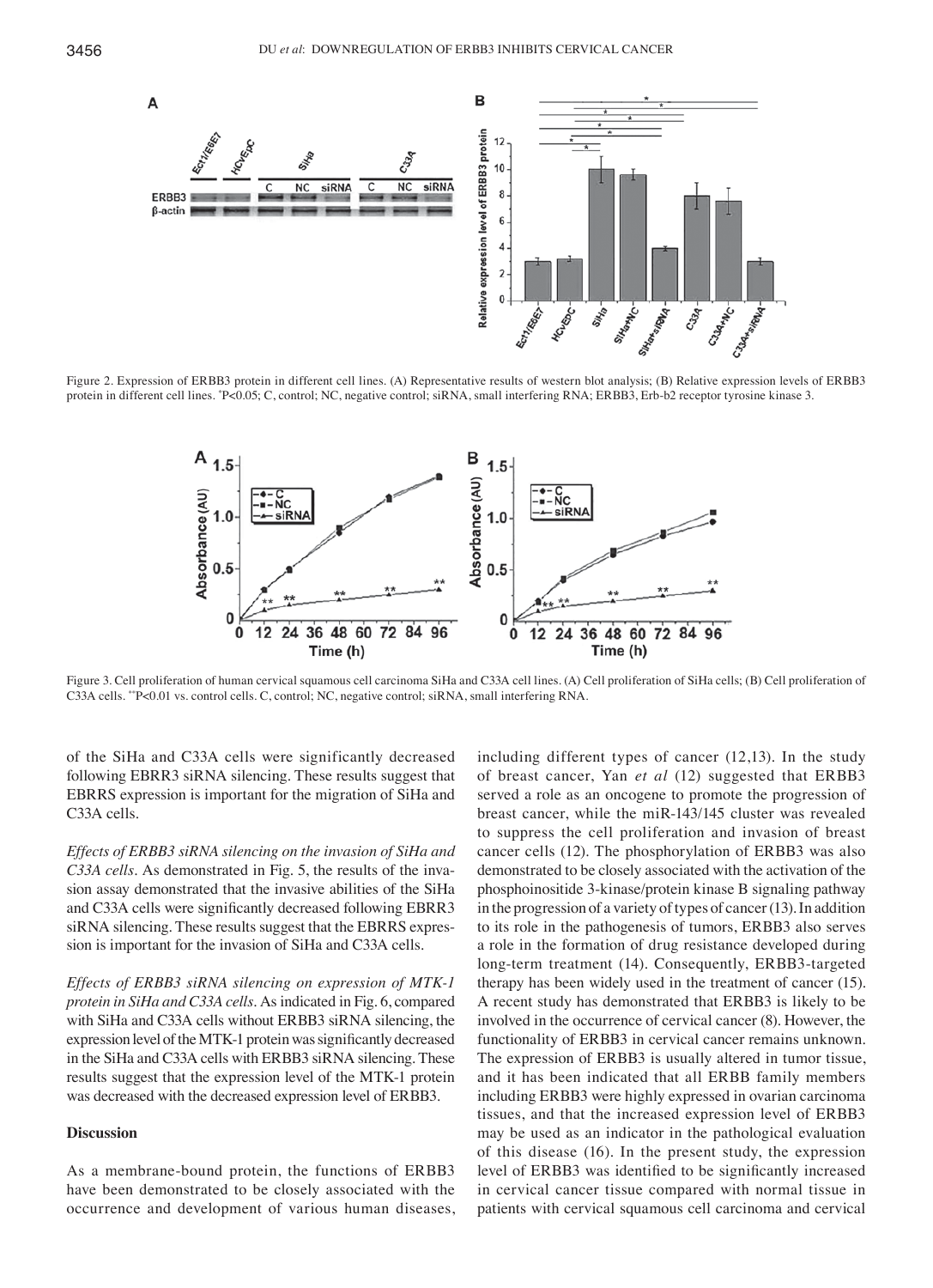

Figure 4. Relative cell migratory abilities of SiHa and C33A cells. (A) Relative cell migratory ability of SiHa cells; (B) Relative cell migratory ability of C33A cells. \* P<0.05. NC, negative control; siRNA, small interfering RNA.



Figure 5. Relative cell invasive abilities of SiHa and C33A cells. (A) Relative cell invasive ability of SiHa cells; (B) Relative cell invasive ability of C33A cells. \* P<0.05. NC, negative control; siRNA, small interfering RNA.



Figure 6. Expression level of MTK‑1 in SiHa and C33A cell lines. (A) Representative results of western blot analysis; (B) Relative expression level of MTK‑1 protein in different cell lines. \* P<0.05. C, control; NC, negative control; MTK1, mitogen‑activated protein kinase kinase kinase 4; siRNA, small interfering RNA.

adenocarcinoma. Furthermore, the expression level of ERBB3 was also significantly increased in cervical cancer cell lines, when compared with normal cervical cell lines. These data

suggest that it is highly probable that the downregulation of ERBB3 expression is involved in the pathogenesis of cervical squamous cell carcinoma and cervical adenocarcinoma.

HPV infection is the primary contributor to the incidence of cervical cancer (3,4). It is well-known that 15 out of 100 known HPV genotypes cause cervical cancer, and HPV 16 and 18 are responsible for  $\sim$ 70% of all cervical cancer cases (17). Although HPV infection serves an essential role in the development of the majority of cervical cancers, HPV infection itself is not enough to trigger the onset of cervical cancer tumor, in which the involvement of multiple host factors, including genetic factors and environmental factors, is required (18). In the present study, no significant difference in expression level of ERBB3 was identified between the normal cervical cells with and without HPV infection and between cervical cancer cells with and without HPV infection. These data suggests that ERBB3 is not likely to be associated the HPV infection‑dependent tumorigenesis of cervical cancer.

ERBB3 may participate in the development of different types of cancer by regulating the migration and invasion of tumor cells (12,13). A recent study has indicated that ERBB3 may promote the development of breast cancer by increasing the migratory and invasive abilities of breast cancer cells (9), while the increased degradation of ERBB3 mediated by NRDP1 was identified to reduce the migratory and invasive abilities of human glioma cells (10). In the present study,